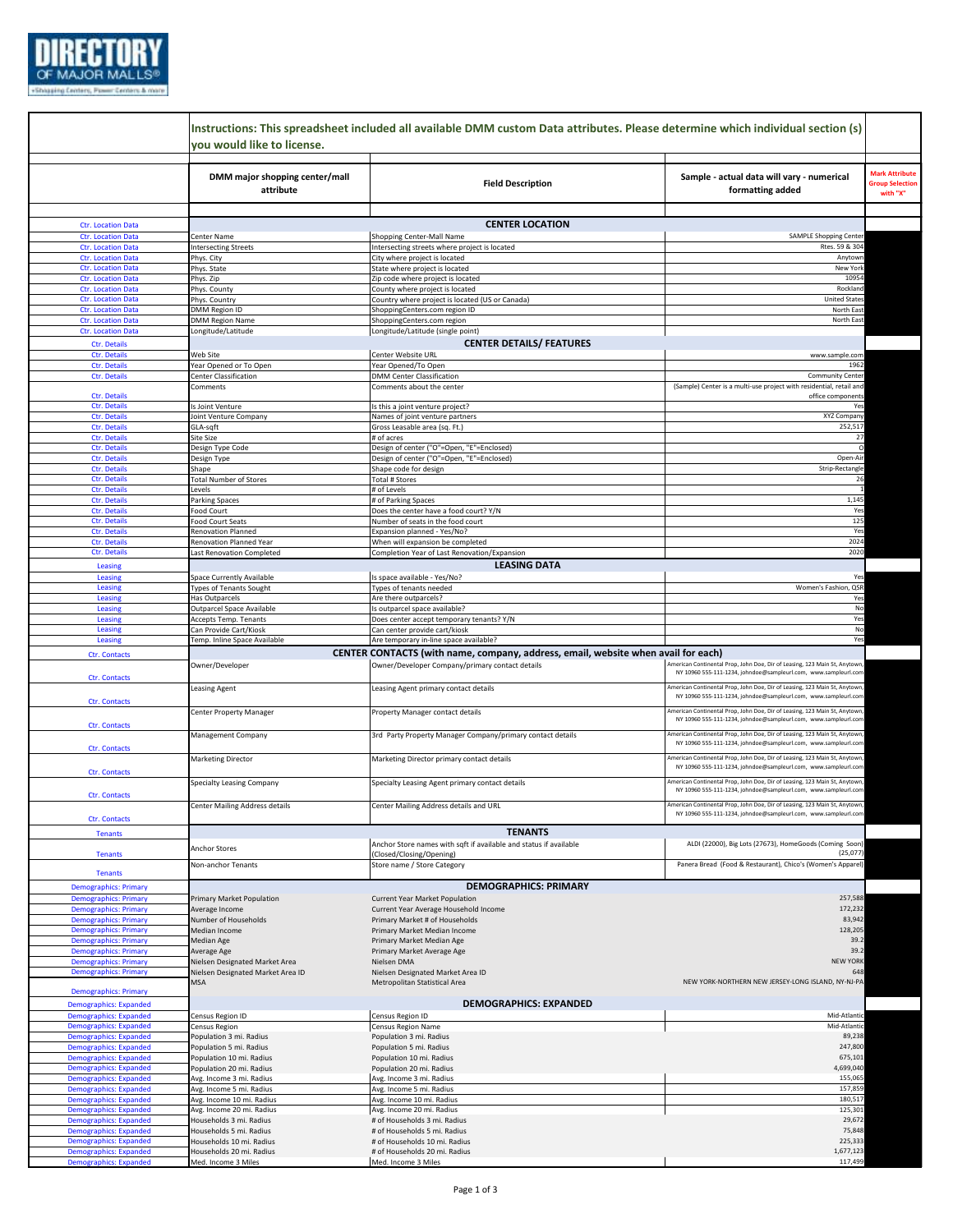

|                                                                                  | Instructions: This spreadsheet included all available DMM custom Data attributes. Please determine which individual section (s)<br>vou would like to license. |                                                                                                     |                                                                |
|----------------------------------------------------------------------------------|---------------------------------------------------------------------------------------------------------------------------------------------------------------|-----------------------------------------------------------------------------------------------------|----------------------------------------------------------------|
|                                                                                  | DMM major shopping center/mall<br>attribute                                                                                                                   | <b>Field Description</b>                                                                            | Sample - actual data will vary - numerical<br>formatting added |
|                                                                                  |                                                                                                                                                               |                                                                                                     |                                                                |
| <b>Demographics: Expanded</b>                                                    | Med. Income 5 Miles                                                                                                                                           | Med. Income 5 Miles                                                                                 | 116,349                                                        |
| <b>Demographics: Expanded</b>                                                    | Med. Income 10 Miles                                                                                                                                          | Med. Income 10 Miles                                                                                | 137,100<br>96,261                                              |
| <b>Demographics: Expanded</b><br><b>Demographics: Expanded</b>                   | Med. Income 20 Miles                                                                                                                                          | Med. Income 20 Miles                                                                                | 39.8                                                           |
| <b>Demographics: Expanded</b>                                                    | Median Age 3 mi. Radius                                                                                                                                       | Median Age 3 mi. Radius                                                                             | 35.1                                                           |
| <b>Demographics: Expanded</b>                                                    | Median Age 5 mi. Radius<br>Median Age 10 mi. Radius                                                                                                           | Median Age 5 mi. Radius<br>Median Age 10 mi. Radius                                                 | 39.9                                                           |
| <b>Demographics: Expanded</b>                                                    | Median Age 20 mi. Radius                                                                                                                                      | Median Age 20 mi. Radius                                                                            | 39.1                                                           |
| <b>Demographics: Expanded</b>                                                    | Avg. Age - 3 mi. Radius                                                                                                                                       | Average Age 3 mi. Radius                                                                            | 38.9                                                           |
| <b>Demographics: Expanded</b>                                                    | Avg. Age - 5 mi. Radius                                                                                                                                       | Average Age 5 mi. Radius                                                                            | 38.0                                                           |
| <b>Demographics: Expanded</b>                                                    | Avg. Age - 10 mi. Radius                                                                                                                                      | Average Age 10 mi. Radius                                                                           | 36.4                                                           |
| <b>Demographics: Expanded</b>                                                    | Avg. Age - 20 mi. Radius                                                                                                                                      | Average Age 20 mi. Radius                                                                           | 37.2                                                           |
| <b>Demographics: Expanded</b>                                                    | Avg. Household Size                                                                                                                                           | Avg. Household Size                                                                                 |                                                                |
| <b>Demographics: Expanded</b>                                                    | Avg. HH Age                                                                                                                                                   | Current Year Average Household Age                                                                  | 56.3                                                           |
| <b>Demographics: Expanded</b>                                                    | Avg. Age, Owners                                                                                                                                              | Avg. Age, Owners                                                                                    | 58.5                                                           |
| <b>Demographics: Expanded</b>                                                    | Avg. Age, Renters                                                                                                                                             | Avg. Age, Renters                                                                                   | 50.5                                                           |
| <b>Demographics: Expanded</b>                                                    | Average EBI                                                                                                                                                   | Current Year Average Household Effective Buying Income                                              | \$90,189.00                                                    |
| <b>Demographics: Expanded</b>                                                    | Median EBI                                                                                                                                                    | Current Year Median Household Effective Buying Income                                               | \$67,001.00                                                    |
| <b>Demographics: Expanded</b>                                                    | Forecasted Pop. Growth                                                                                                                                        | 5 Yr Forecasted Population Growth %                                                                 | 0.56%                                                          |
| <b>Demographics: Expanded</b>                                                    | 5 Yr Forecast HH Units, Renters                                                                                                                               | 5 Yr Forecast Household Units, Renter-Occupied                                                      | 247,684                                                        |
| <b>Demographics: Expanded</b>                                                    | 5 Yr Forecast % Renters                                                                                                                                       | 5 Yr Forecast Household Units, % Renter-Occupied                                                    |                                                                |
| <b>Demographics: Expanded</b>                                                    | 5 Yr Forecast HH Units, Owners                                                                                                                                | 5 Yr Forecast Household Units, Owner-Occupied                                                       | 69,348                                                         |
| <b>Demographics: Expanded</b>                                                    | 5 Yr Forecast % Owners                                                                                                                                        | 5 Yr Forecast Household Units, % Owner-Occupied                                                     |                                                                |
| <b>Demographics: Expanded</b>                                                    | 5 Yr Forecast Avg. Income                                                                                                                                     | 5 Yr Forecast Average Household Income                                                              | 121,623                                                        |
| <b>Demographics: Expanded</b>                                                    | 5 Yr Forecast Med. Income                                                                                                                                     | 5 Yr Forecast Median Household Income                                                               | 88,431                                                         |
| <b>Demographics: Expanded</b>                                                    | 5 Yr Forecast Avg. EBI                                                                                                                                        | 5 Yr Forecast Average Household Effective Buying Income                                             | 102,254                                                        |
| <b>Demographics: Expanded</b>                                                    | 5 Yr Forecast Med. EBI                                                                                                                                        | 5 Yr Forecast Median Household Effective Buying Income                                              | 75,75                                                          |
| <b>Demographics: By Ethnicity &amp; Education</b>                                |                                                                                                                                                               | DEMOGRAPHICS: BY ETHNICITY & EDUCATION                                                              |                                                                |
| Demographics: By Ethnicity & Education                                           | % of Population, Hisp/Lat                                                                                                                                     | Current Year % of Population, Hisp/Lat                                                              | 8%                                                             |
| Demographics: By Ethnicity & Education                                           | % of Population, Not Hisp/Lat                                                                                                                                 | Current Year % of Population, Not Hisp/Lat                                                          | 92%                                                            |
| Demographics: By Ethnicity & Education                                           | % of Population, White                                                                                                                                        | Current Year % of Population, White                                                                 | 90%                                                            |
| Demographics: By Ethnicity & Education                                           | % of Population, Black/Af Amer                                                                                                                                | Current Year % of Population, Black/Af Amer                                                         | 1%                                                             |
| Demographics: By Ethnicity & Education                                           | % of Population, Am Ind/AK Native                                                                                                                             | Current Year % of Population, Am Ind/AK Native                                                      | 1%                                                             |
| Demographics: By Ethnicity & Education                                           | % of Population, Asian                                                                                                                                        | Current Year % of Population, Asian                                                                 | 2%                                                             |
| Demographics: By Ethnicity & Education                                           | % of Population, Native HI/PI                                                                                                                                 | Current Year % of Population, Native HI/PI                                                          | 0%                                                             |
| Demographics: By Ethnicity & Education                                           | % of Population, 2+ Races                                                                                                                                     | Current Year % of Population, 2+ Races                                                              | 3%                                                             |
| Demographics: By Ethnicity & Education                                           | % of Population, Some Other Race                                                                                                                              | Current Year % of Population, Some Other Race                                                       | 3%                                                             |
| Demographics: By Ethnicity & Education                                           | Household Weight, Hisp/Lat                                                                                                                                    | Current Year Household Weight, Hisp/Lat                                                             | 68,848                                                         |
| Demographics: By Ethnicity & Education                                           | Household Weight, Not Hisp/Lat                                                                                                                                | Current Year Household Weight, Not Hisp/Lat                                                         | 148,352                                                        |
| Demographics: By Ethnicity & Education                                           | Household Weight, White                                                                                                                                       | Current Year Household Weight, White                                                                | 143,761                                                        |
| Demographics: By Ethnicity & Education                                           | Household Weight, Black/Af Amer                                                                                                                               | Current Year Household Weight, Black/Af Amer                                                        | 35,120                                                         |
| Demographics: By Ethnicity & Education                                           | Household Weight, Am Ind/AK Native                                                                                                                            | Current Year Household Weight, Am Ind/AK Native                                                     | 1,473<br>6,289                                                 |
| Demographics: By Ethnicity & Education<br>Demographics: By Ethnicity & Education | Household Weight, Asian                                                                                                                                       | Current Year Household Weight, Asian<br>Current Year Household Weight, Native HI/PI                 | 174                                                            |
| Demographics: By Ethnicity & Education                                           | Household Weight, Native HI/PI<br>Household Weight, 2+ Races                                                                                                  | Current Year Household Weight, 2+ Races                                                             | 5,558                                                          |
| Demographics: By Ethnicity & Education                                           | Household Weight, Some Other Race                                                                                                                             | Current Year Household Weight, Some Other Race                                                      | 24,825                                                         |
| <b>Demographics: By Ethnicity &amp; Education</b>                                | Average Household Income, Hisp/Lat                                                                                                                            | Current Year Average Household Income, Hisp/Lat                                                     | \$73,080.00                                                    |
| Demographics: By Ethnicity & Education                                           | Average Household Income, Am Ind/AK Native                                                                                                                    | Current Year Average Household Income, Am Ind/AK Native                                             | \$90,665.00                                                    |
| Demographics: By Ethnicity & Education                                           | Average Household Income, White                                                                                                                               | Current Year Average Household Income, White                                                        | \$92,439.00                                                    |
| Demographics: By Ethnicity & Education                                           | Average Household Income, Black/Af Amer                                                                                                                       | Current Year Average Household Income, Black/Af Amer                                                | \$64,477.00                                                    |
| <b>Demographics: By Ethnicity &amp; Education</b>                                | Average Household Income, Not Hisp/Lat                                                                                                                        | Current Year Average Household Income, Not Hisp/Lat                                                 | \$100,629.00                                                   |
| <b>Demographics: By Ethnicity &amp; Education</b>                                | Average Household Income, Asian                                                                                                                               | Current Year Average Household Income, Asian                                                        | \$85,852.00                                                    |
| Demographics: By Ethnicity & Education                                           | Average Household Income, Native HI/PI                                                                                                                        | Current Year Average Household Income, Native HI/PI                                                 | \$58,247.00                                                    |
| Demographics: By Ethnicity & Education                                           | Average Household Income, 2+ Races                                                                                                                            | Current Year Average Household Income, 2+ Races                                                     | \$83,746.00                                                    |
| Demographics: By Ethnicity & Education                                           | Average Household Income, Some Other Race                                                                                                                     | Current Year Average Household Income, Some Other Race                                              | \$68,535.00                                                    |
| <b>Demographics: By Ethnicity &amp; Education</b>                                | Hisp/Lat IDX                                                                                                                                                  | Current Year Average Household Income, Hisp/Lat Index                                               |                                                                |
| Demographics: By Ethnicity & Education                                           | Am Ind/AK Native IDX                                                                                                                                          | Current Year Average Household Income, Am Ind/AK Native Index                                       | 99                                                             |
| Demographics: By Ethnicity & Education                                           | White IDX                                                                                                                                                     | Current Year Average Household Income, White Index                                                  | 101                                                            |
| Demographics: By Ethnicity & Education                                           | Black/Af Amer IDX                                                                                                                                             | Current Year Average Household Income, Black/Af Amer Index                                          | 70                                                             |
| Demographics: By Ethnicity & Education                                           | Not Hisp/Lat IDX                                                                                                                                              | Current Year Average Household Income, Not Hisp/Lat Index                                           | 110                                                            |
| Demographics: By Ethnicity & Education                                           | Asian IDX                                                                                                                                                     | Current Year Average Household Income, Asian Index                                                  | 93                                                             |
| Demographics: By Ethnicity & Education                                           | Native HI/PI IDX                                                                                                                                              | Current Year Average Household Income, Native HI/PI Index                                           | 63                                                             |
| Demographics: By Ethnicity & Education                                           | 2+ Races IDX                                                                                                                                                  | Current Year Average Household Income, 2+ Races Index                                               | 91                                                             |
| Demographics: By Ethnicity & Education                                           | Other Races IDX                                                                                                                                               | Current Year Average Household Income, Some Other Race Index                                        | 75                                                             |
| Demographics: By Ethnicity & Education                                           | % Population 25+ Less Than High School Graduate                                                                                                               | Current Year Population 25+ %, Less Than High School Graduate                                       | 17%                                                            |
| Demographics: By Ethnicity & Education                                           | % Population 25+ Some College, No Degree                                                                                                                      | Current Year Population 25+%, Some College, No Degree                                               | 16%<br>6%                                                      |
| Demographics: By Ethnicity & Education                                           | % Population 25+ Associate's Degree                                                                                                                           | Current Year Population 25+%, Associate's Degree                                                    |                                                                |
| Demographics: By Ethnicity & Education                                           | % Population 25+ Bachelor's Degree                                                                                                                            | Current Year Population 25+%, Bachelor's Degree                                                     | 29%<br>8%                                                      |
| Demographics: By Ethnicity & Education<br>Demographics: By Ethnicity & Education | % Population 25+ Master's Degree                                                                                                                              | Current Year Population 25+%, Master's Degree                                                       | 3%                                                             |
| Demographics: By Ethnicity & Education                                           | % Population 25+ Professional Degree                                                                                                                          | Current Year Population 25+%, Professional Degree<br>Current Year Population 25+%, Doctorate Degree | 1%                                                             |
|                                                                                  | % Population 25+ Doctorate Degree                                                                                                                             |                                                                                                     |                                                                |
| <b>Mobile</b>                                                                    |                                                                                                                                                               | <b>MOBILE &amp; SEGMENTATION DATA</b>                                                               |                                                                |
| <b>Mobile</b>                                                                    | Mobile Traffic - Year                                                                                                                                         | Mobile Data - Calendar Year Identifier                                                              | 2021                                                           |
| <b>Mobile</b>                                                                    | Mobile Traffic - Qtr.                                                                                                                                         | Mobile Data - Calendar Year - Quarter Identifier                                                    | Q3                                                             |
| <b>Mobile</b>                                                                    | Mobile Count 12 Months                                                                                                                                        | Mobile Data - Rolling 12 Month Traffic Count                                                        | 144792                                                         |
| <b>Mobile</b>                                                                    | Mobile Count Curr. Qtr. vs Prev. Qtr.                                                                                                                         | Mobile Data - Count Current Qtr. vs Prev. Qtr.                                                      | $-4.14%$                                                       |
| <b>Mobile</b>                                                                    | Tourism Traffic % by Devices                                                                                                                                  | Tourism Traffic % by Device (Tourism = Traffic originating from greater than 100 miles)             | 9.80%                                                          |
| <b>Mobile</b>                                                                    | Tourism Traffic % by Visit                                                                                                                                    | Tourism Traffic % by Visit (Tourism = Visits originating from greater than 100 miles)               | 2.59%                                                          |
| <b>Mobile</b>                                                                    |                                                                                                                                                               |                                                                                                     |                                                                |
| Segmentation                                                                     | Top 5 PRIZM® Segments %                                                                                                                                       | Top 5 PRIZM® Segments %                                                                             | 49.96%                                                         |
| Segmentation                                                                     | Segment 1                                                                                                                                                     | Segment 1 (*Randomized Rank Placement)                                                              | Low-Rise Living                                                |
| <b>Segmentation</b>                                                              | Segment 2                                                                                                                                                     | Segment 2 (*Randomized Rank Placement)                                                              | Connected Bohemians                                            |
| Segmentation                                                                     | Segment 3                                                                                                                                                     | Segment 3 (*Randomized Rank Placement)                                                              | Campers & Camo                                                 |
| Segmentation                                                                     | Segment 4                                                                                                                                                     | Segment 4 (*Randomized Rank Placement)                                                              | Young & Rustic                                                 |
| Segmentation                                                                     | Segment 5                                                                                                                                                     | Segment 5 (*Randomized Rank Placement)                                                              | <b>Second City Generations</b>                                 |